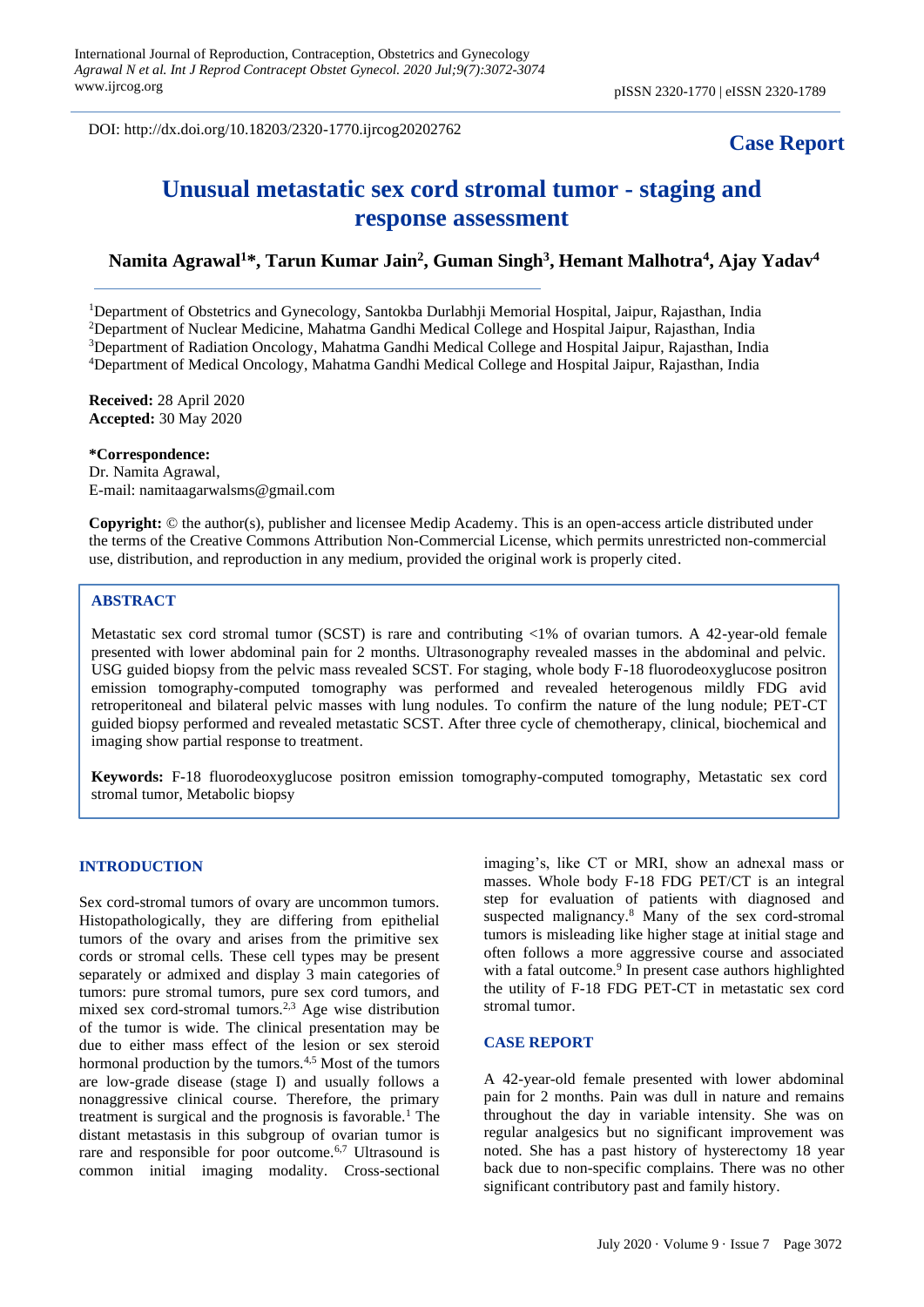

**Figure 1: F-18 FDG PET MIP (Figure 1a) reveals abnormal ill-defined hot spots in the midline lower abdomen and pelvic regions (arrows). Corresponding coronal and trans-axial CECT and fused PET-CT (Figure 1b-i) reveal heterogeneous mildly FDG avid heterogeneously enhancing soft tissue masses in pre and paraaortic region at the level of the L3-L5 vertebrae (SUVmax 4.5; ~6.6×8.3×8.3 cm) (Figure 1b-c), bilateral external (right side SUVmax 3.0; ~4.2×3.7 cm) (left side SUVmax 3.8; ~3.3×3.0 cm) (Figure d-e) and right internal iliac (SUVmax 3.8; ~4.9×4.8 cm) region and left side of the vaginal vault (SUVmax 4.1; ~3.8×3.8 cm) (Figure 1 f-g). Low grade FDG avid (SUVmax 1.8) variable sized a few pleural based and parenchymal lung nodules (Figure 1 h-i) are also noted in the bilateral lung fields.**

On general and physical examination, there were palpable abdominal and pelvic masses. USG abdomen reveals  $\approx 80 \times 37 \times 45$  mm sized mass lesion in the right adnexa and  $\approx$ 79 $\times$ 47 $\times$ 72 mm sized soft tissue mass in the paraaortic region at umbilical level. USG guided biopsy from the right pelvic mass reveal sex cord stromal tumor. After the IHC analysis, tumor cells were immune-positive for calretinin (dim), Inhibin (dim) and ER and immunenegative for CK, EMA, SALL4 and chromogranin. On biochemical analysis, CA-125 ~23.1 U/ml  $(\leq 35.0)$ , alpha feta protein (AFP) ~6.84 IU/ml (<7.22 IU/ml), inhibin A ~92.2 pg/ml (<1.0-2.0), inhibin B ~82.4 pg/ml (<33.0),  $\beta$ human chorionic gonadotrophin hormone <2.39 mIU/ml (0-5), lactate dehydrogenase (LDH) ~271.3 U/l (313-618) were noted. For disease staging whole body F-18 fluorodeoxyglucose positron emission tomographycomputed tomography (F-18 FDG PET-CT) was performed. PET-CT revealed low grade FDG avid variable sized a few pleural based and parenchymal lung nodules, heterogeneous mildly FDG avid heterogeneously enhancing soft tissue masses in the retroperitoneum (SUVmax 4.5;  $\sim 6.6 \times 8.3 \times 8.3$  cm) at the level of the L3 -L5 vertebrae, bilateral external regions (right side SUVmax  $3.0$ ;  $\sim$  4.2 $\times$ 3.7 cm) (left side SUVmax  $3.8$ ;  $\sim$   $3.3 \times 3.0$  cm) and right internal iliac region (SUVmax 3.8;  $\sim$ 4.9 $\times$ 4.8 cm) and left side of the vaginal vault (SUVmax 4.1;  $\sim$ 3.8 $\times$ 3.8 cm) as shown in Figure 1. PET-CT guided biopsy was performed from the lung nodule and revealed metastatic sex cord stromal tumor. Patient was scheduled for chemotherapy (bleomycin, etoposide and cisplatinin). After the 3 cycle of chemotherapy there was significant improvement on abdominal pain was noted. On biochemical analysis; Inhibin A ~12.2 pg/ml  $(\langle 1.0-2.0 \rangle)$  and Inhibin B ~34.4 pg/ml (<33.0) were noted. Follow-up PET-CT showed significant decreased in size, number and SUVmax of the lung nodules, retroperitoneal and pelvic masses.

#### **DISCUSSION**

Sex cord-stromal tumors of ovary comprise ~5-7% of all primary ovarian tumors.<sup>1</sup> Histopathologically, this group of tumor is arising from stromal cells like theca cells, fibroblasts, and Leydig cells whereas the primitive sex cords include granulosa cells and Sertoli cells. These tumors are classified into 3 main categories: pure stromal